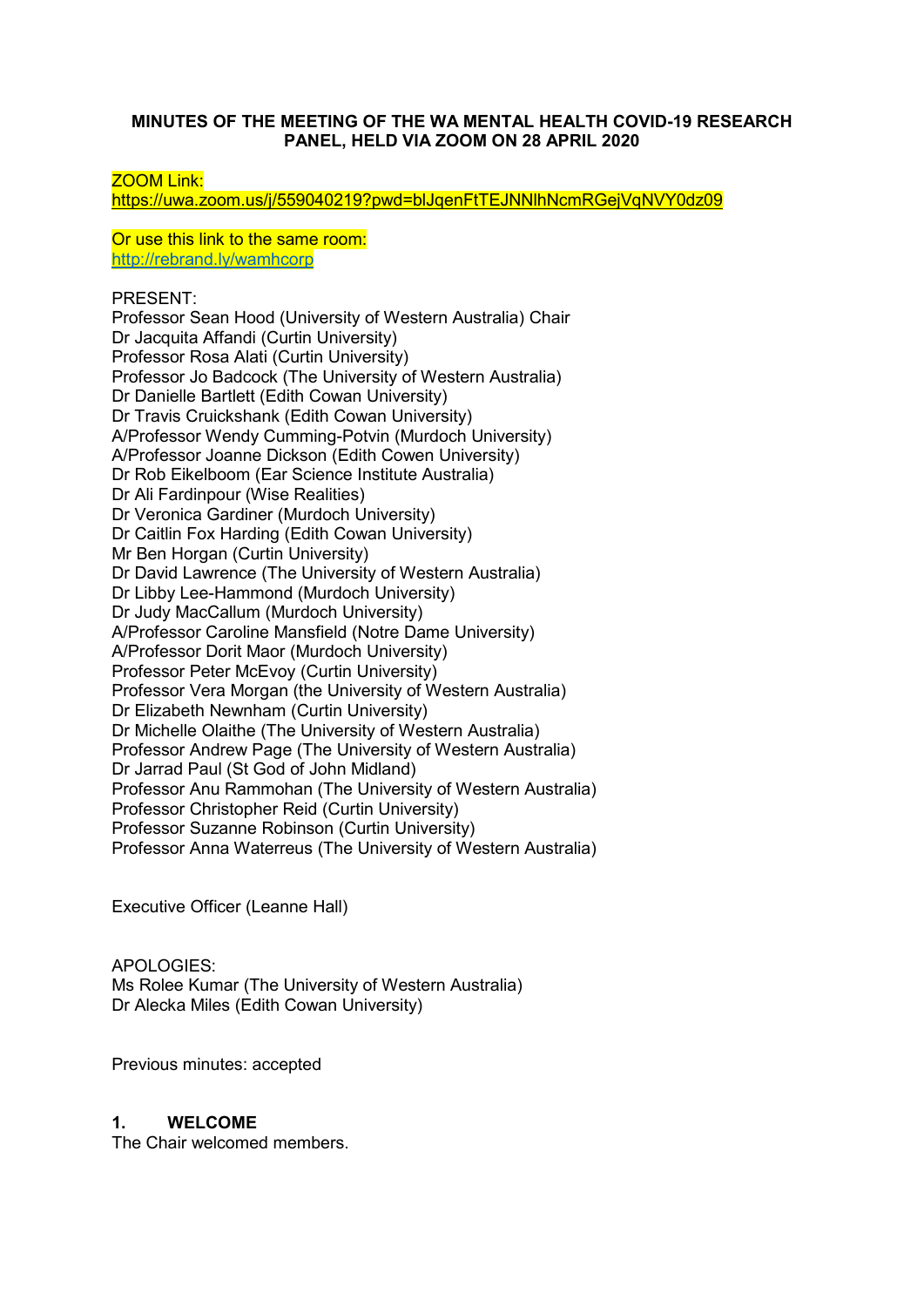# **2. UPDATE FROM WAHTN COVID19 RESEARCH COLLABORATION MEETING**

No meeting on Monday due to the public holiday. Professor Hood will update members next week.

# **3. WORKGROUP UPDATES**

#### **a. CIVIC**

Professor Reid updated the members on the CIVIC project. The baseline module developed (DASS-21) is fairly limited - demographics, clinical characteristics, occupation etc. but useful as it made use of previous cohorts.

The State Government is looking likely to invest into a screening program involving schools; being developed with the Telethon Kids Institute (Professor Jonathan Carapetis and Professor Peter Gething). It will form part of the DETECT Group.

The DETECT group is focusing across a variety of occupational groups (i.e.: FIFO, teachers, emergency department personal, paramedics etc) in surveillance, monitoring and early detection of increasing COVID-19 in those populations with the changes to social restrictions. The CIVIC team is in discussion with DETECT around longer-term follow-up of mental health implications, as an add-on to upfront screening and detection. There is a meeting with the Minister of Health this afternoon to discuss the DETECT program, and the opportunity to link to longer term mental health and social outcomes incorporating the CIVIC program.

### **b. Digital Telehealth**

Dr Olaithe advised members that they have discussed which measures to use to assess digital and face-to-face services, and have entered these into the directory. Professor McEvoy has put together a Word document of the measures for prioritization and timing, and would welcome any feedback. (Civic CORE mental health measures v1.docx [https://www.dropbox.com/scl/fi/fwg9o53t4a6k676loz28j/CIVIC-CORE-mental-health](https://www.dropbox.com/scl/fi/fwg9o53t4a6k676loz28j/CIVIC-CORE-mental-health-measures-v1.docx?dl=0&rlkey=w8a24fzfp1zflg15835bsqhh3)[measures-v1.docx?dl=0&rlkey=w8a24fzfp1zflg15835bsqhh3\)](https://www.dropbox.com/scl/fi/fwg9o53t4a6k676loz28j/CIVIC-CORE-mental-health-measures-v1.docx?dl=0&rlkey=w8a24fzfp1zflg15835bsqhh3)

Have also created a doodle poll to discuss other projects to work on

### **c. Workforce**

Dr MacCallum updated members on the Workforce Working Group. The group meet last Tuesday, and Dr MacCallum has prepared a Google document of potential focus research questions and measures for others to add to. Next questions are where to go from here, and what options for proceeding; i.e.: establishing a set of measures to assess how teachers and health workers adapting, and whether to offer pathways to support based on responses. Also need to explore whether to piggy-back onto CIVIC or start from scratch.

Professor Rosa Alati has offered to co-lead the group with Dr MacCallum.

Professor Hood advised that he has been in conversation with Professor Gary Geelhoed (WAHTN) regarding the activities of the group. Professor Geelhoed is advocating for a collaborative approach and for projects to integrate, to avoid duplication. Professor Geelhoed also indicated he is happy to host the WAMH-CoRP minutes etc on the WAHTN website.